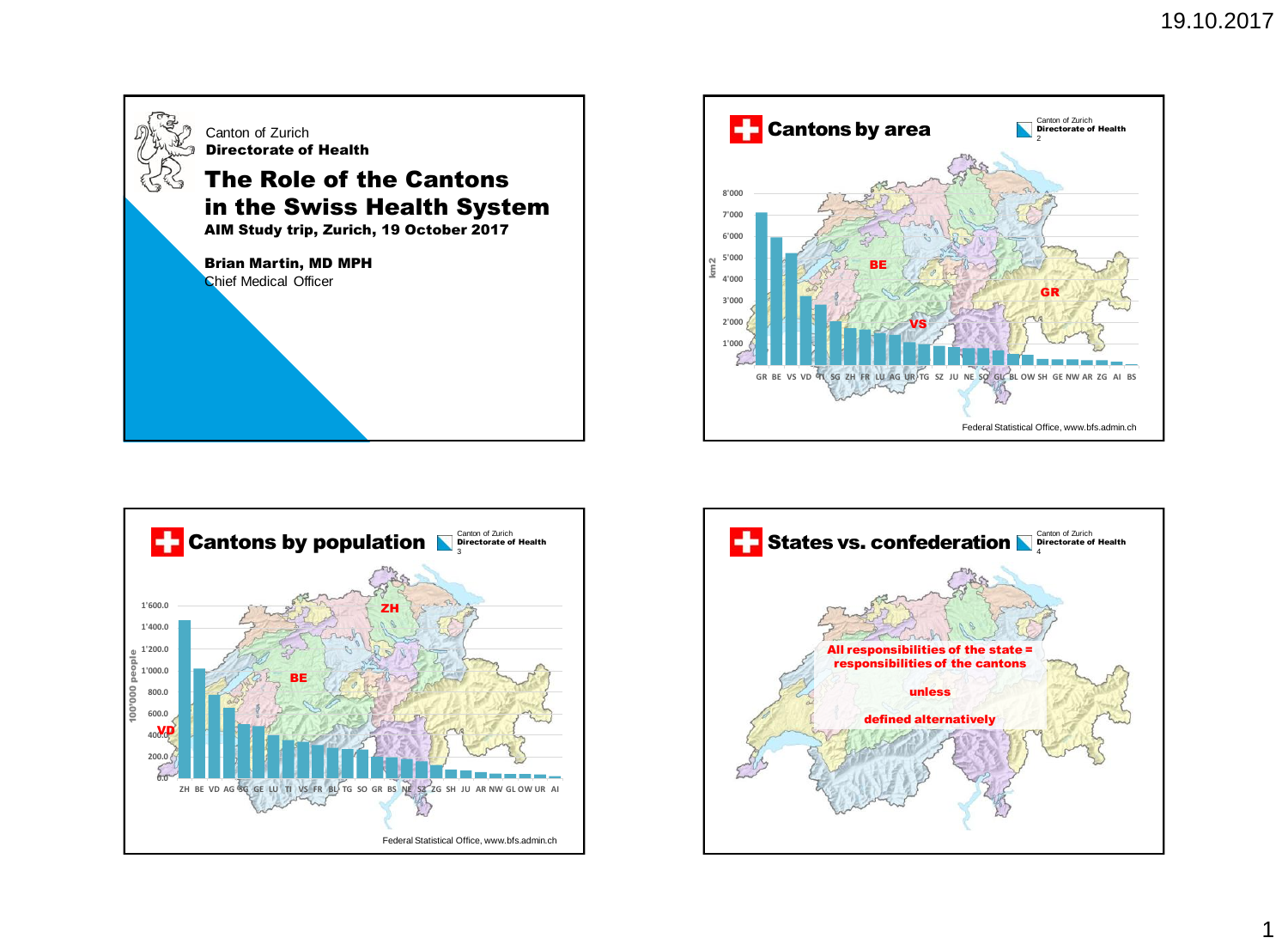



| GDK. Schweizerische Konferenz der kantorialen Gesundheitsdirektorinnen und "direktoren<br>Conférence suisse des directrices et directeurs cantonaux de la santé<br>CDS<br><b>CDS</b><br>Conferenza svizzera delle direttrici e dei direttori cantonali della sanità<br><b>Responsibilities of the public authorities</b> |                                                                                                                             |
|--------------------------------------------------------------------------------------------------------------------------------------------------------------------------------------------------------------------------------------------------------------------------------------------------------------------------|-----------------------------------------------------------------------------------------------------------------------------|
| <b>Swiss Confederation</b>                                                                                                                                                                                                                                                                                               | Cantons                                                                                                                     |
| Health protection<br>1.<br>Professional education<br>2.<br>Social insurance<br>3.<br>International relations<br>$4_{-}$<br>"New technologies"<br>5.<br>"e-health-card"<br>6.                                                                                                                                             | Overall responsibility<br>1.<br>Health protection<br>2.<br>Health care services<br>3 <sub>1</sub><br>Health promotion<br>4. |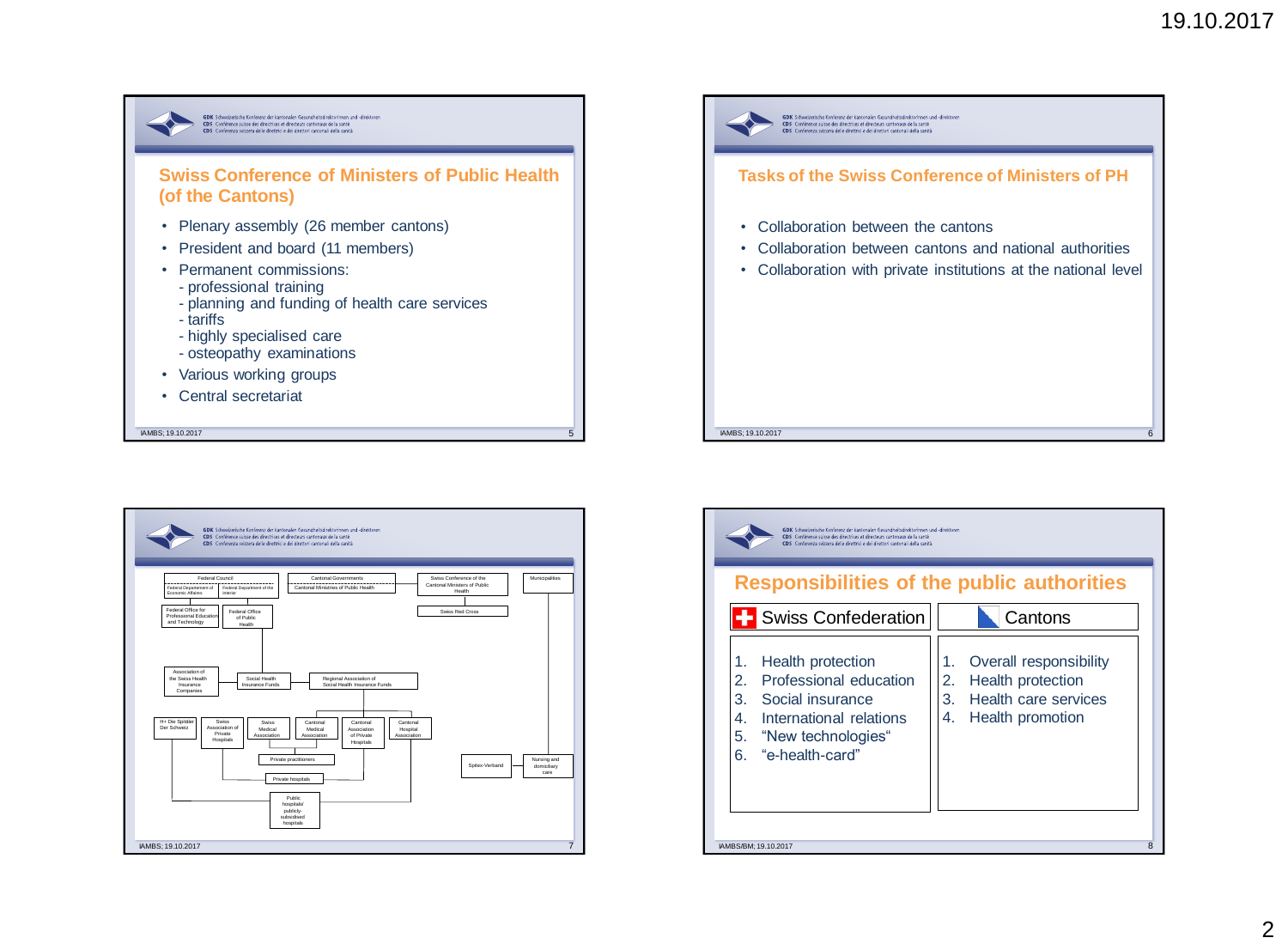





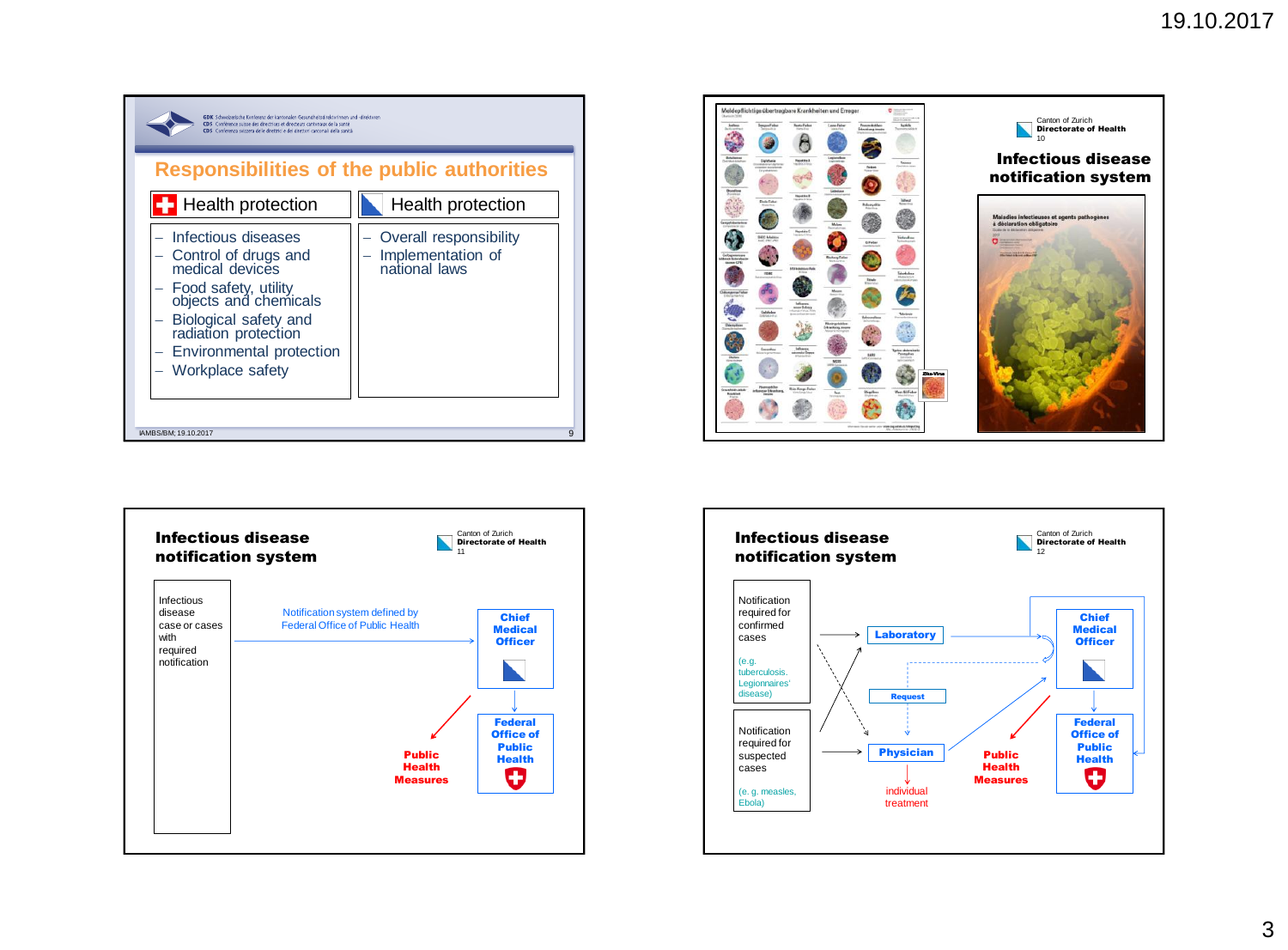

| GDK Schweizerische Konferenz der kantonalen Gesundheitsdirektorinnen und -direktoren<br>CDS Conférence suisse des directrices et directeurs cantonaux de la santé<br>CDS Conferenza svizzera delle direttrici e dei direttori cantonali della sanità |                                                                                                         |  |
|------------------------------------------------------------------------------------------------------------------------------------------------------------------------------------------------------------------------------------------------------|---------------------------------------------------------------------------------------------------------|--|
| <b>Responsibilities of the public authorities</b>                                                                                                                                                                                                    |                                                                                                         |  |
| International relations                                                                                                                                                                                                                              | (International relations)                                                                               |  |
| International<br>organisations (WHO and<br>others)<br><b>Bilateral relations with</b><br>other countries<br>Development<br>collaboration                                                                                                             | Expert contacts<br>(e. g. WHO Collaborating<br>centres)<br>Regional collaborations<br>Academic contacts |  |
| IAMBS/BM: 19.10.2017                                                                                                                                                                                                                                 | 15                                                                                                      |  |



| GDK Schweizerische Konferenz der kantonalen Gesuncheitsdirektorinnen und «direktoren<br>CDS Conférence suisse des directrices et directeurs cantonaux de la santé<br>cns<br>Conferenza svizzera delle direttrici e dei direttori cantonali della sanità<br><b>Responsibilities of the public authorities</b> |                                    |  |
|--------------------------------------------------------------------------------------------------------------------------------------------------------------------------------------------------------------------------------------------------------------------------------------------------------------|------------------------------------|--|
| New technologies                                                                                                                                                                                                                                                                                             | New technologies                   |  |
| - Human reproduction<br>Genetic engineering<br>Tissue transplantation<br>Research on human<br>beings<br>"e-health card"                                                                                                                                                                                      | Implementation of<br>national laws |  |